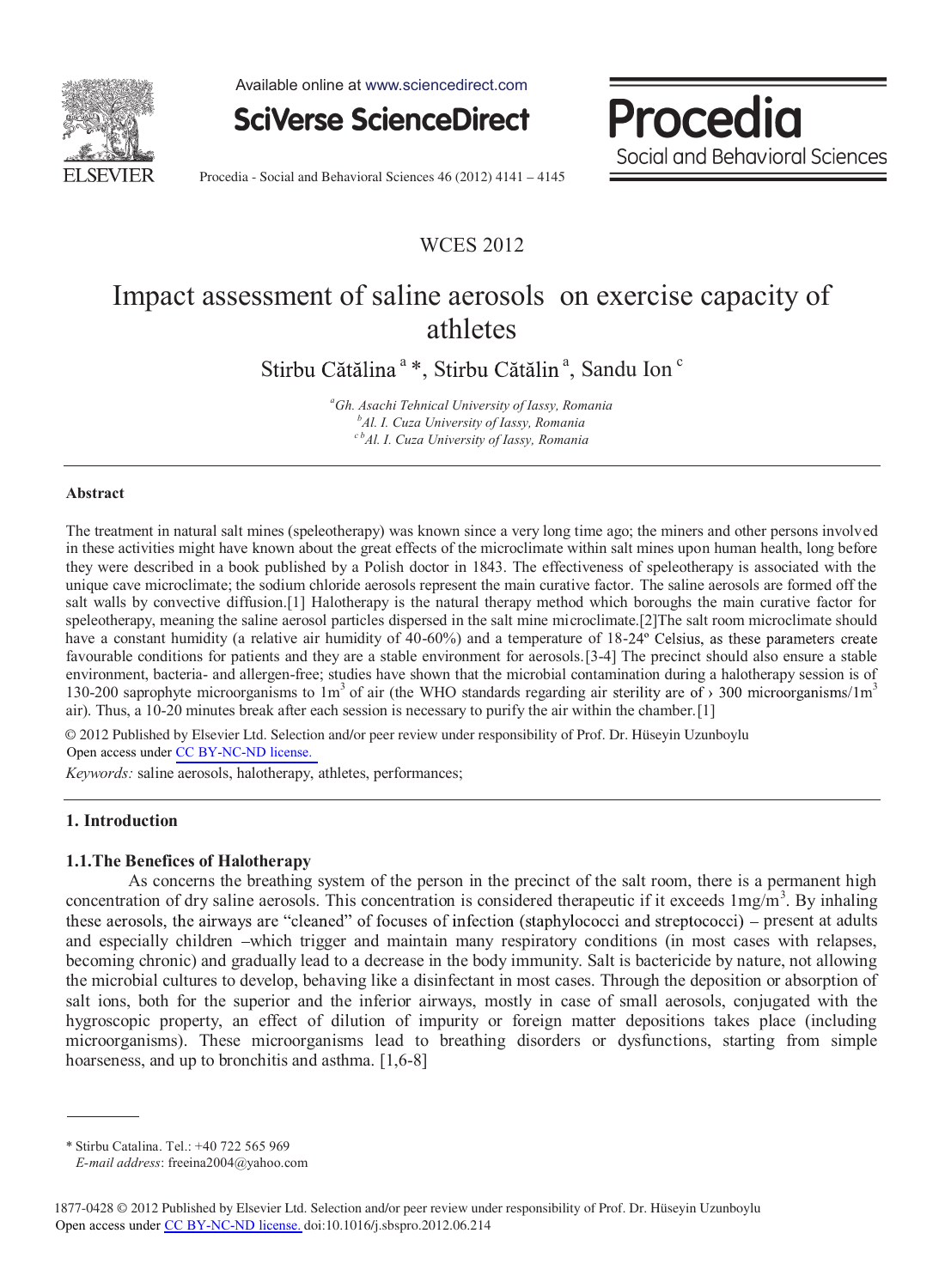The observations over time regarding the persons with breathing disorders showed that the respiratory tract mucus thickens when losing humidity and salt; the body cannot compensate the lack of necessary fluid and salt (especially Na+ ions). [8]

Through its electro-chemical properties, salt, and mostly saline ions, once deposed on the respiratory tract, not only eliminate bacteria and microorganisms, but also determine the emollition, liquefaction and fluidization of the mucus off the airways, thus extracting the foreign matters among the cilia within the micro-cavities of the respiratory tract, determining the progressive and long-term relief of breathing, the natural and easy expectoration, the elimination of allergen or bacterial matters through the reflex phenomena of coughing, nose secretions, expectorations, etc., characteristic symptoms for the airways' relief.  $[4-7]$ 

# **1.2. Main Objective**

The study concerns the adapting level of athletes' bodies and developing the effort capacity to natural saline underground factors, insufficiently valorised, or not properly used in sports, and elaborating effective halotherapy technologies

## **1.3**. **Hypothesis**

We will try to extend the research referring to the effect of exposing athletes to saline aerosols, of adapting the cardiovascular system to effort and of improving the sports performances, as well as to the influence of halotherapy upon certain indices of the breathing system. Concretely, our hypothesis is that saline aerosols are effective in treating respiratory conditions, and we will try to prove that by exposing athletes' bodies to saline aerosols the respiratory and cardiovascular indices will improve, as well as athletes' performances.

### **Material and Methods**

The study was carried on with a sample of 12 middle-distance runners, aged between 14 and 16. The assessment of their cardiovascular and respiratory functions will take place at the Laboratory of functional explorations, testing the effort capacity and evaluating the physical development within the Sports Clinic of Iasi.

Within the research we will be monitoring the following factors:

- $\bullet$ Respiratory indices: vital capacity (VC), maximum expiratory volume per second (MEVS), maximum ventilation (V max), peak expiratory flow (PEF);[5]
- cardiovascular indices: Blood pressure at rest (BP), heart rate at rest (HR);[4]  $\bullet$
- cardiovascular indices during effort: the Martinet test (lab test) allows the momentary evaluation, and the  $\bullet$ evolution in time regarding the functional capacity of the cardiovascular system, being a useful means, often used in carrying on sports training [6-7]. The test proposed by Martinet assesses the cardiovascular response to low-intensity, standard, non-specific, cabinet, short-term effort.

The investigations concerning the respiratory and cardiovascular system took place after 21 days of salt therapy. The halotherapy was carried on in an air-proof chamber, providing a precinct with saline aerosols through domestic SALINE aerosol devices, produced by Biotehnic SA Buzău. The functioning principle of the device is forcing the air to pass through the NaCl recrystallized granules, leading to alterations in the air composition and quality due to salt nanodispersion, as air ions with negative charge. The chamber was clean, well ventilated, with comfortable temperature and humidity.[2]

There was a daily exposition after practices, as recovery period after the training effort. There was a gradual exposition to the saline aerosols  $-20$  minutes the first day, 25 minutes the second day, up to 60 minutes a day. The last four days the exposition was reduced by 5 minutes, thus avoiding the sudden interruption of the treatment. During the halotherapy session the subjects breathed normally, being relaxed, and the post-effort recovery had a total of 21 sessions per participant.

# **3. Results and Discussion**

#### $\bullet$ **Respiratory parameters**

Stirbu Catalina. Tel.: +40 722 565 969  *E-mail address*: freeina2004@yahoo.com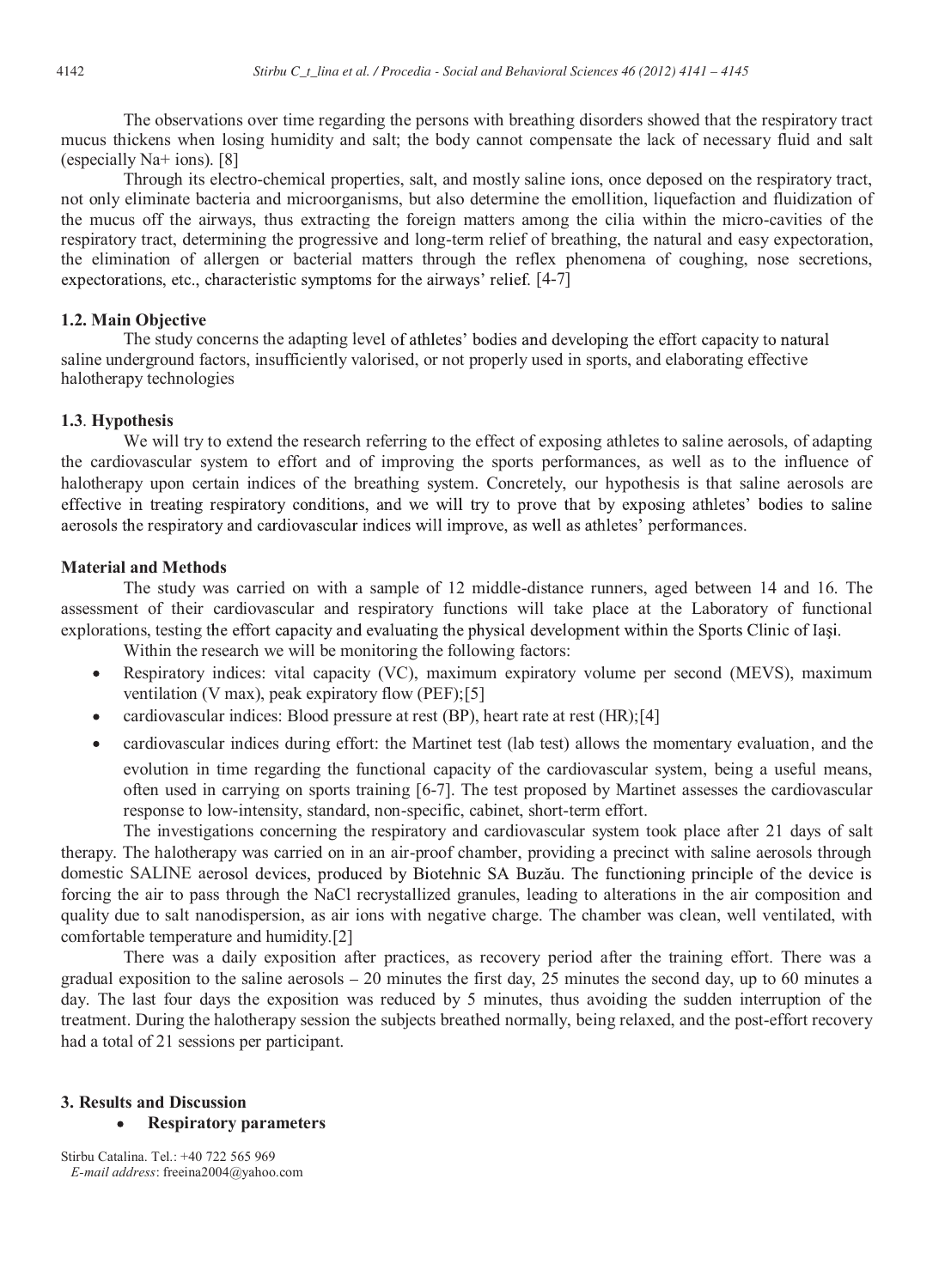|                               | <b>Initial test</b> |               |                 |      |      | <b>Final test</b> |                          |                          |  |
|-------------------------------|---------------------|---------------|-----------------|------|------|-------------------|--------------------------|--------------------------|--|
|                               | Increase            |               | <b>Decrease</b> |      |      | <b>Increase</b>   |                          | Decrease                 |  |
| <b>Respiratory parameters</b> | c.a.                | $\frac{0}{0}$ | c.a.            | $\%$ | c.a. | $\%$              | c.a.                     | $\frac{0}{0}$            |  |
| VC (litres)                   | 6                   | 50            | 6               | 50   | 11   | 91                |                          |                          |  |
| $MEVS$ ( $l/s$ )              | 9                   | 75            | 3               | 25   | 12   | 100               | $\overline{\phantom{m}}$ | $\overline{\phantom{m}}$ |  |
| $V$ max. ( $l/min$ )          | Q                   | 75            | $\mathbf 3$     | 25   | 12   | 100               |                          |                          |  |
| PEF (l/s)                     | 8                   | 67            | 4               | 33   | 11   | 87.5              |                          |                          |  |

### **Table 2. Proportion of subjects with alterations of respiratory parameters**

Before halotherapy, half of the subjects had higher values of vital capacity, compared to the normal one, and the other half – lower values. After halotherapy the percentage of those with higher vital capacity increased (Table 2).

The same positive aspect applies to MEVS and V max.: after the treatment all the subjects presented increased values.

Of all the subjects, only one had a decrease in the VC and PEF after the treatment (possibly caused by a momentary indisposition).

Analysing the average values of the four breathing volumes, registered before and after the treatment, we see they increased after the halotherapy session attended by the subjects.

|                               |                 | <b>Initial test</b> |        | <b>Final test</b> |       | P      |
|-------------------------------|-----------------|---------------------|--------|-------------------|-------|--------|
| <b>Respiratory indicators</b> | <b>Subjects</b> | m                   | σ      | m                 | σ     |        |
| VC (litres)                   | 12              | 481.1               | 102.09 | 542.7             | 99.9  | 0,1494 |
| MEVS (1/s)                    | 12              | 425.3               | 68.4   | 484.8             | 74.4  | 0,0530 |
| PEF(1/s)                      | 12.             | 8.1                 | 1.25   | 10.3              | 1.20  | 0,0002 |
| $V$ max (1/min.)              | 12              | 1276.1              | 205.3  | 1454.6            | 223.3 | 0.0002 |

**Table 3. Average values of respiratory indices** 

All subjects had higher values of the four respiratory volumes after halotherapy, with significant differences four three of them (Table 3). For the VC, with no significant differences, we should mention as favourable aspect the increase tendency.

### **Respiratory index**

The respiratory index is calculated with the following formula:

### **R = VC (cm) / G (kg) x 1/10**

It is very useful to calculate the R, because we can easily orient towards the functional lung potential of the subject, thus being a compulsory functional parameter when determining the general biologic potential. In our case, the subjects scored over 6, meaning that they have a "very good" and "excellent" respiratory index. We should also stress the fact that, after the halotherapy treatment, there was an increase in the percentage of subjects who scored over  $8$  – the maximum score (Table 4).

### Table 4. The subjects' scores within the respiratory index scale

1 Stirbu Catalina. Tel.: +40 722 565 969  *E-mail address*: freeina2004@yahoo.com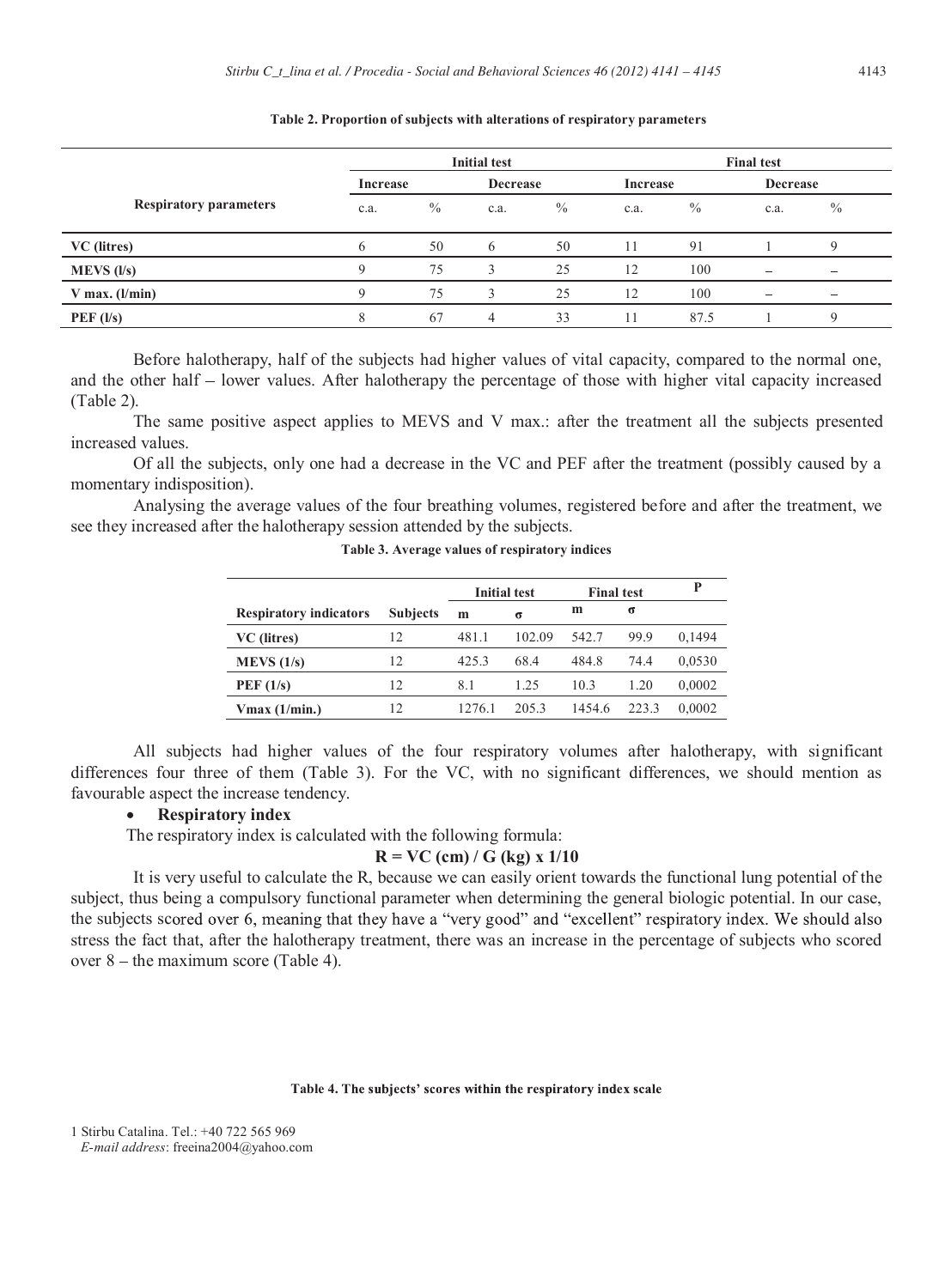|                    |      | <b>Initial test</b> |      | <b>Final test</b> |  |  |
|--------------------|------|---------------------|------|-------------------|--|--|
| <b>Score</b>       | c.a. | $\frac{0}{0}$       | c.a. | $\frac{0}{0}$     |  |  |
| Low $(0-4)$        |      |                     |      |                   |  |  |
| Average $(4-5)$    |      |                     |      |                   |  |  |
| Good $(5-6)$       |      |                     |      |                   |  |  |
| Very good $(6-8)$  | 8    | 67                  | 3    | 25                |  |  |
| Excellent (over 8) | 4    | 33                  | 9    | 75                |  |  |
| Total              | 12   | 100                 | 12   | 100               |  |  |

### **Cardiovascular indices**

Table 5. Assessment of the cardiovascular system - initial and final test

|                     | Heart rate at rest | <b>Systolic BP at rest</b> | Diastolic BP at rest |
|---------------------|--------------------|----------------------------|----------------------|
| <b>Initial test</b> | 71.30              |                            |                      |
| <b>Final test</b>   | 69.12              | 116.5                      | 66.6                 |
| Reference values    | $60-90$ b/min      | 100-140 mmHg               | $60-90$ mmHg         |

The assessment of the cardiovascular system at rest is very important during the medical examination because we can detect problems that would become acute during sports effort. We followed the heart rate at rest, which was within the normal rates approved by WHO. The rest bradycardia was registered at athletes with increased sports value, the average value, towards the inferior limit of heart rate, being the expression of the bio-positive adaptation to effort, which means an economical work of the heart at rest. Bradycardia in case of athletes is secondary to the increase in the systolic volume, allowing a constant, basic heart debit.[8]

WHO admits the following values of blood pressure at rest: BP max. 100-140 mmHg; BP min. 60-90 mmHg; differential BP 40-50 mmHg. and average BP of 90-100 mmHg., for both athletes and non-athletes . Blood pressure at rest, in case of human subjects within our research, registered values within the range approved by WHO.

|                     | Clinostatism  | Orthostatism   | <b>Effort</b> | Post effort<br>min | Post effort<br>3 min | Post effort<br>5 min | Dorgo index |
|---------------------|---------------|----------------|---------------|--------------------|----------------------|----------------------|-------------|
| <b>Initial test</b> | 64.7          | 73.4           | 107.3         | 89.6               | 64.6                 | 64.6                 | $-1.66$     |
| <b>Final test</b>   | 60.3          | 70.5           | 103.8         | 84.71              | 60.3                 | 60.3                 | $-3.43$     |
| Reference values    | $60-90 b/min$ | $+10-12$ b/min |               |                    |                      |                      | $(-5-0)$    |

**Cardiovascular indices during effort**  Table 6. The Martinet test-initial and final test - average values of heart rate

 The initial Martinet test indicated normal values of heart rate at rest, between 60 and 90 beats/minute. There were values of 60- 80 beats/minute in clinostatim, and in orthostatism the average values of heart rate indicated an increase by 10-12 beats/minute.[5-9]

 The values of post-effort heart rate registered a 40-50%, increase, without exceeding 120 beats/minute. The HR values came back to normal three minutes post-effort in case of all the athletes, which shows a good functional state.

The Dorgo index of recovery was calculated at the end of the test, using the average HR values. The index had values between -2.05 and -0.01, with a -1.66 average; the GOOD qualifier [4-6].

The final Martinet test showed an improvement of heart rate at rest by 5-10 beats/minute, with values between 60 and 75 beats/minute. The average values of post-effort heart rate have also improved  $-98-108$ beats/minute, without exceeding 120 beats/minute.

The Dorgo index of recovery, calculated for average HR vales during the intermediary tests, was also positively altered, with values between -3.95 and 1.46, with GOOD qualifier.

The cardiovascular regulation tests are indicators of body adaptation to effort, and only indirectly of the effort capacity, allowing to assess the effectiveness of training methods used for a certain amount of time [6]. The